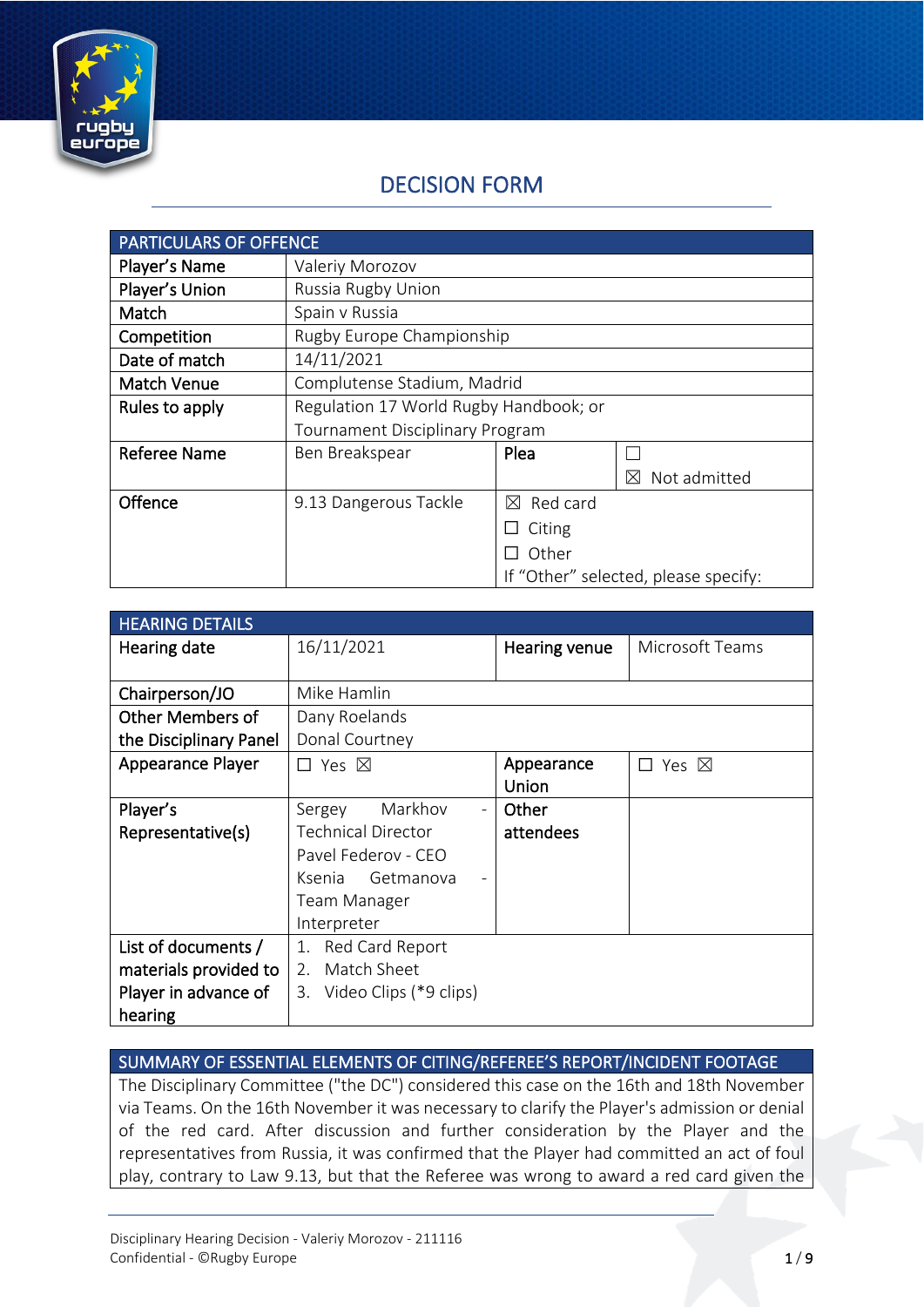nature of the offending. The Player submitted, therefore that the Referee was wrong to award a red card as there were mitigating factors present under the Head Contact Process which should have resulted in the Player receiving a yellow card. In these circumstances, the DC determined that it was necessary in the interests of fairness to the Player and the Referee that the Referee should be available to give evidence to the DC. The hearing on 16th November was therefore adjourned to 18th November, when Ben Breakspear (Wales RFU) was available to give oral evidence.

The Referee's report stated as follows:

"10 minutes into the game, Russia 1 committed a high tackle which I penalised on the field and then officially review with my Television Match Official. On

review R1 made an upright tackle with a swinging arm. The tackle was always high and the arm made direct contact to the throat of the Spanish player at force. There were no mitigating factors to apply in this situation. Me and my team agreed with all the facts noted above and agreed to issue R1 with a red card.

The game continued with no further incidents to report other than 2 yellow cards one for both of the teams."

The Referee gave oral evidence to the DC. He was familiar with World Rugby's Head Contact Process. He had also had the opportunity to review the incident post match and with his performance reviewer; their joint decision was that he was correct in issuing a red card. Having reviewed the incident he would not have downgraded the red card to a yellow card. His report stated that the tackle was always high, upright and with a swinging arm. Furthermore, R1's arm made direct contact with the throat of Spain No 15 and that there were no mitigating factors to apply. He politely declined to agree with a member of the DC that the tackle from the footage did not always appear to be high. It was suggested to him that the direct contact was initially by way of a bind or attempted bind to the bicep of Spain 15 left arm and then R1's arm moved upwards to the neck of Spain 15. He opined that the images were not very clear and maintained his decision was still correct.

He was asked whether he had considered the tackling actions from behind Spain 15 by R8 amounted to mitigation, as it appeared from the Player's case and the footage that there was a late change in dynamics due to R8's tackle, which caused Spain 15 to drop suddenly in height immediately before the Player made contact with Spain 15. He stated that if the DC listened to the exchange between the TMO and himself, this was discussed but their conclusion was that the mitigation action was not significant enough to downgrade the red card to a yellow card. The DC were not able to hear the exchange between the Referee and the TMO. He also stated that the Russian Head Coach, Lynn Jones after the match, had agreed R1's actions merited a red card. The DC did not hear from Mr Jones.

Spain No 15 did not sustain any injury and continued to play.

The DC viewed the footage in private and with the Player and his representative present. The footage comprised 9 clips from different angles, the final clip being a composite clip. The DC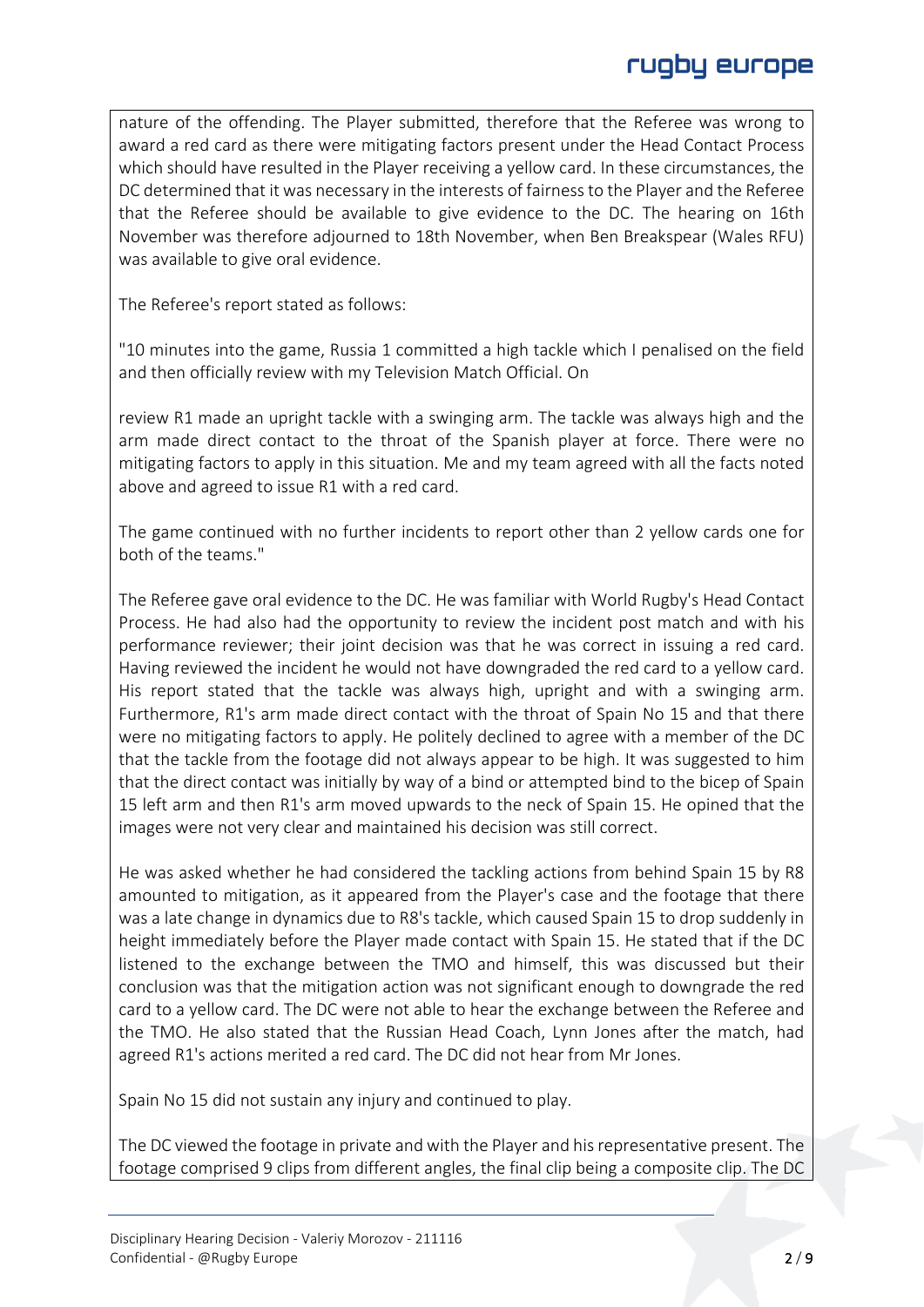viewed the clips in real time and also slowed down, and where appropriate, frame by frame. This is a summary of all the clips. Prior to contact the Player can be seen approaching S15 in a semi crouched position. He is facing S15 and is moving towards him with his arms raised to his side. He is not upright but nor is he in a 90 degree crouched position to effect a tackle in the area of S15's midriff. As the Player approaches contact with S15 his right arm can be seen coming forward at the height of S 15's chest area. His first point of contact with his right hand/arm is the upper bicep of S15. Immediately before this contact S15 moves slightly to his left and the footage shows Russia 8 coming into tackle S15 from behind and slightly to the right of S15. R8 moves into tackle S15 from below his waist and does tackle S15 low down from behind; as R8 connects with S15, S15's legs change height. S15's left leg bends and his right leg lowers, causing his torso and head to drop in height. It is difficult to determine the exact distance dropped in height but it appears to be no more than 9 inches (or 200mm). The height of the drop is not significant in itself but it is sudden and occurs as the Player is making contact with S15 from the front. The Player's right arm then moves upward onto S15's neck. The collision is at speed. The contact between the Player and S15 and the tackle by R8 is nearly simultaneous.

# ESSENTIAL ELEMENTS OF OTHER EVIDENCE (e.g. medical reports)

N/A

#### SUMMARY OF PLAYER'S EVIDENCE

In response to Rugby Europe's directions, Russia on behalf of the Player filed a statement in response which set out his case and included 6 screen shots of the incident which were taken from the clips numbered 1, 3 and 4 supplied by Rugby Europe. The screen shots are reproduced below. In summary, the Player submitted as follows:-

1. As he approached to tackle S15, he was half crouched.

2. He did not rise from the semi crouched position immediately before contact and kept his hands and arms below the level of S15's shoulders and his hand attempts to wrap/grasp S15.

3. His right hand/arm contacts S15's upper left bicep and below S15's shoulder.

4. Immediately after contact with his right arm it moves up to S15's neck as a result of R8 tackling S15 and causing S15 to suddenly drop in height.

5. In screen shot 5 and 6 he moves his arm away from the neck of S15 and does not maintain contact as he realises he has made contact with S15's neck.

The Player gave evidence with the assistance of the interpreter. He confirmed that he had committed an act of foul play, but not one which justified a red card. He intended to bend low to tackle S15. He was not aware that R8 was about to tackle S15 from behind. He maintained that if S15 had not suddenly dropped in height his arm would not have come into contact with S15's neck or throat. As soon as he realised his arm was in contact with S15's neck his first reaction was to relax his arm and hands. He denied he was always high or that his arm made direct contact.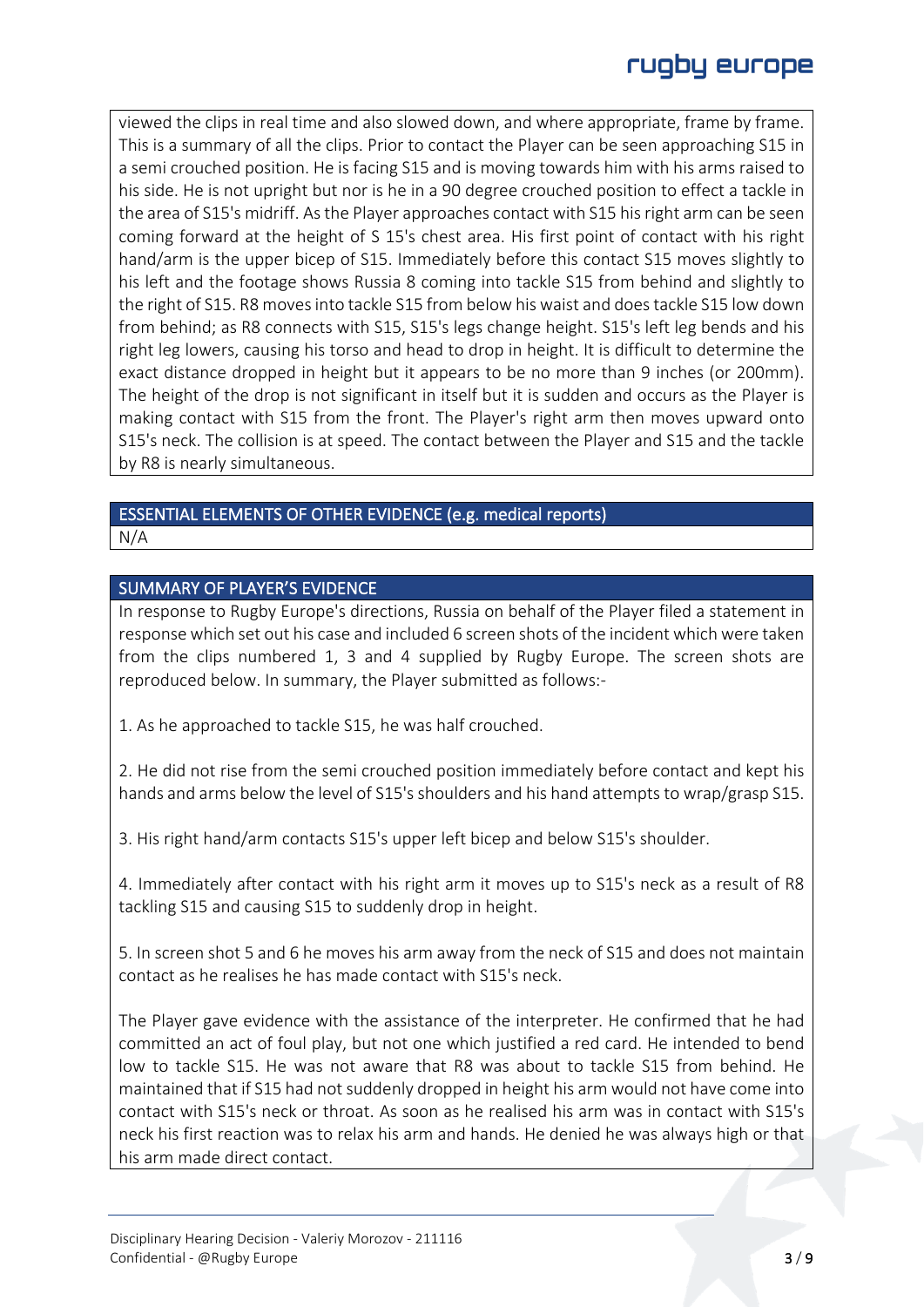# rugby europe

#### FINDINGS OF FACT

The DC's findings and ultimate decision are unanimous. Each of the members of the DC contributed to the findings and decision. As a short form judgment it is necessarily a summary of all the evidence, footage and submissions placed before us. The DC have considered all the evidence and have given appropriate weight to all the evidence (whether written or oral), footage and submissions and have made appropriate findings where we are required to do so. Accordingly, nothing should be read into the absence of any specific aspect or detail of the evidence, material or submissions which was placed before the DC and which is not specifically mentioned in this judgment.

This was not an easy case, either for the officials on the day or the DC reviewing all the evidence. We make no criticism of the match officials. We have the luxury and time of hearing and considering the totality of all the evidence, which includes the detailed footage from various angles, screen shots plus the evidence of the Player. The match officials have to make difficult decisions in a very short period of time.

As the offending involved foul play relating the neck of S15, World Rugby's Head Contact Process (the HCP) updated March 2021 is engaged. It is a guideline, not law. But it is applied by match officials and DCs worldwide. This case involves specifically the application of mitigation, foul play having been committed and admitted by the Player. His submission was that this conduct merited a penalty or yellow card. A penalty or yellow card is justified where there is low danger:- indirect contact; low force; low speed; passive and no leading head/shoulder/forearm. A red card is justified where there is high danger which includes: direct contact; lack of control; high speed; upright and dynamic; leading head/shoulder/elbow/forearm; swinging arm; and crucially there is no mitigation for intentional or highly reckless act of foul play. Permitted mitigation which may reduce a red card to a yellow card may occur where:-

(i) There is a sudden/significant drop in height or change in direction from ball carrier

(ii) A late change in dynamics due to another player in the contact

(iii) An effort to wrap/bind and having no time to adjust.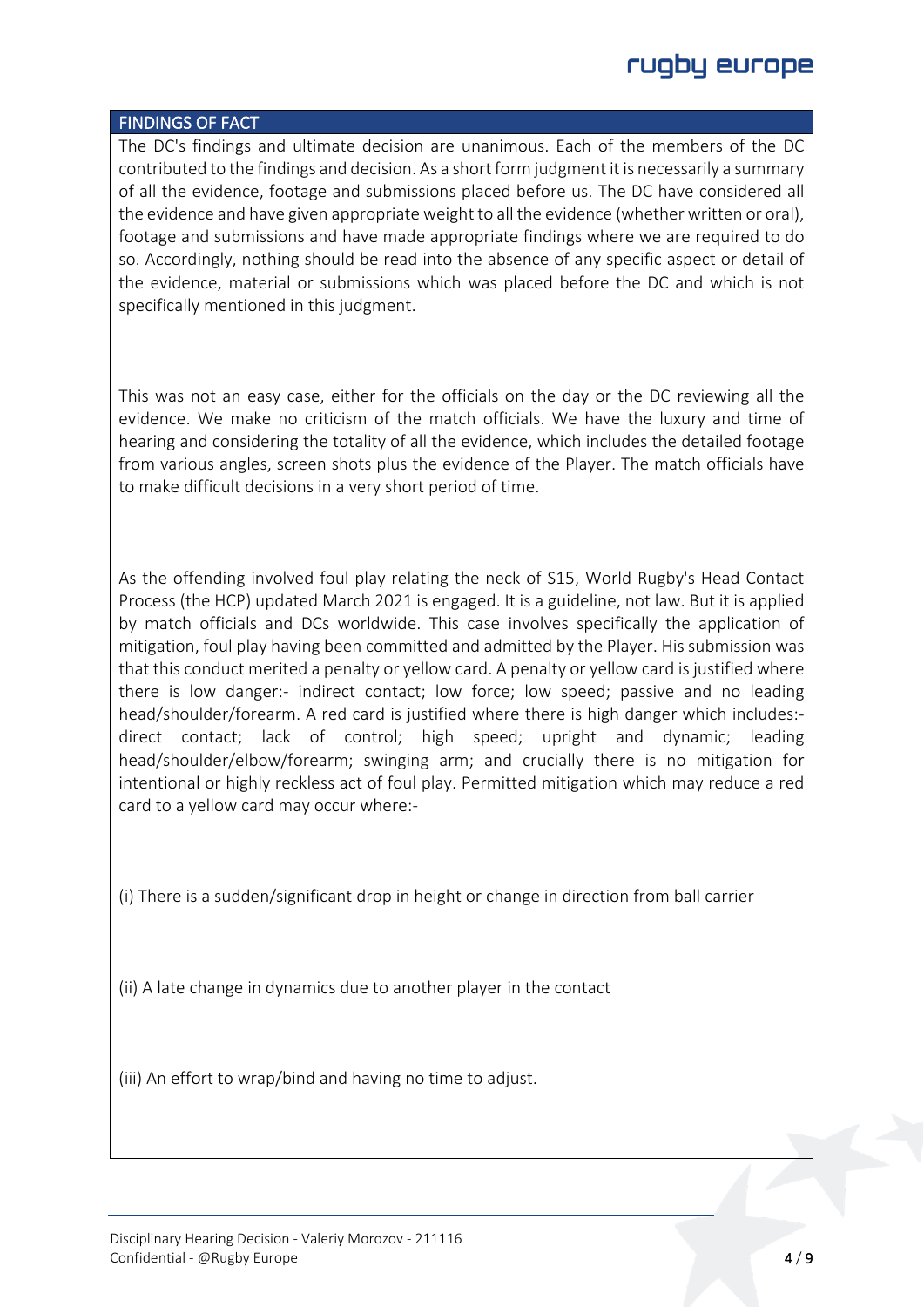In the judgment of the DC, this case involves the consideration, to a certain extent all 3 factors. We make the following findings. We reminded ourselves that the burden in this case is on the Player to show that the Referee was wrong to issue a red card on the balance of probabilities, that is based on the facts as we find them, is it more likely than not that the Referee was wrong to issue the red card or correct? :-

1. This was not an intentional or highly reckless act, therefore the consideration of the mitigating factors under the HCP applies to the offending in this case.

2. The Player was not upright immediately before contact. He was in a semi crouched position.

3. We accept the Player was in the process of attempting to wrap or grasp the upper torso/arms of S15 whilst attempting to tackle. The screenshots and footage support this finding.

4. We accept that the Player's right hand/arm contacts S15's left arm first, before moving upward to S15's neck.

5. The Player attempted a chest high tackle which in itself was reckless, as he knew or should have known there was a risk that if S15 did drop in height or change direction his arm may strike the neck or head of S15. He should have attempted to tackle lower than the level of S15's chest/upper bicep.

6. We do not find that there is evidence of a swinging arm not that the Player was always upright.

7. We do not find there was direct contact to the neck of S15, but forceful indirect contact. The Player's right arm initially connects with S15's left upper bicep.

8. R8, immediately before or nearly simultaneous with the Player's contact with S15, tackles S15 from behind causing his left leg to bend forwards and his right leg to drop, thereby causing S15's torso and head to suddenly drop in height by approximately no more than 9 inches (or 200 mm) and slightly change direction. It is not a significant drop in height but it is sudden and at the last second. In our judgment the Player had no time adjust. The HCP does not say that there should be a sudden "and" significant drop in height, but a sudden "or" significant drop in height.

#### **DECISION**

 $\Box$  Proven  $\Box$  Not proven  $\boxtimes$  Other disposal (please state)

In summary whilst the starting point was a correctly awarded red card, we disagree with the referee when he states in his report "that there was no mitigating factors to apply in this situation". We find that there was a sudden (but not significant) drop in height, a slight change in direction of S15 to the right of the Player, caused by the tackle by R8. In addition the Player, did make an effort to wrap/bind with his right arm onto the upper left bicep of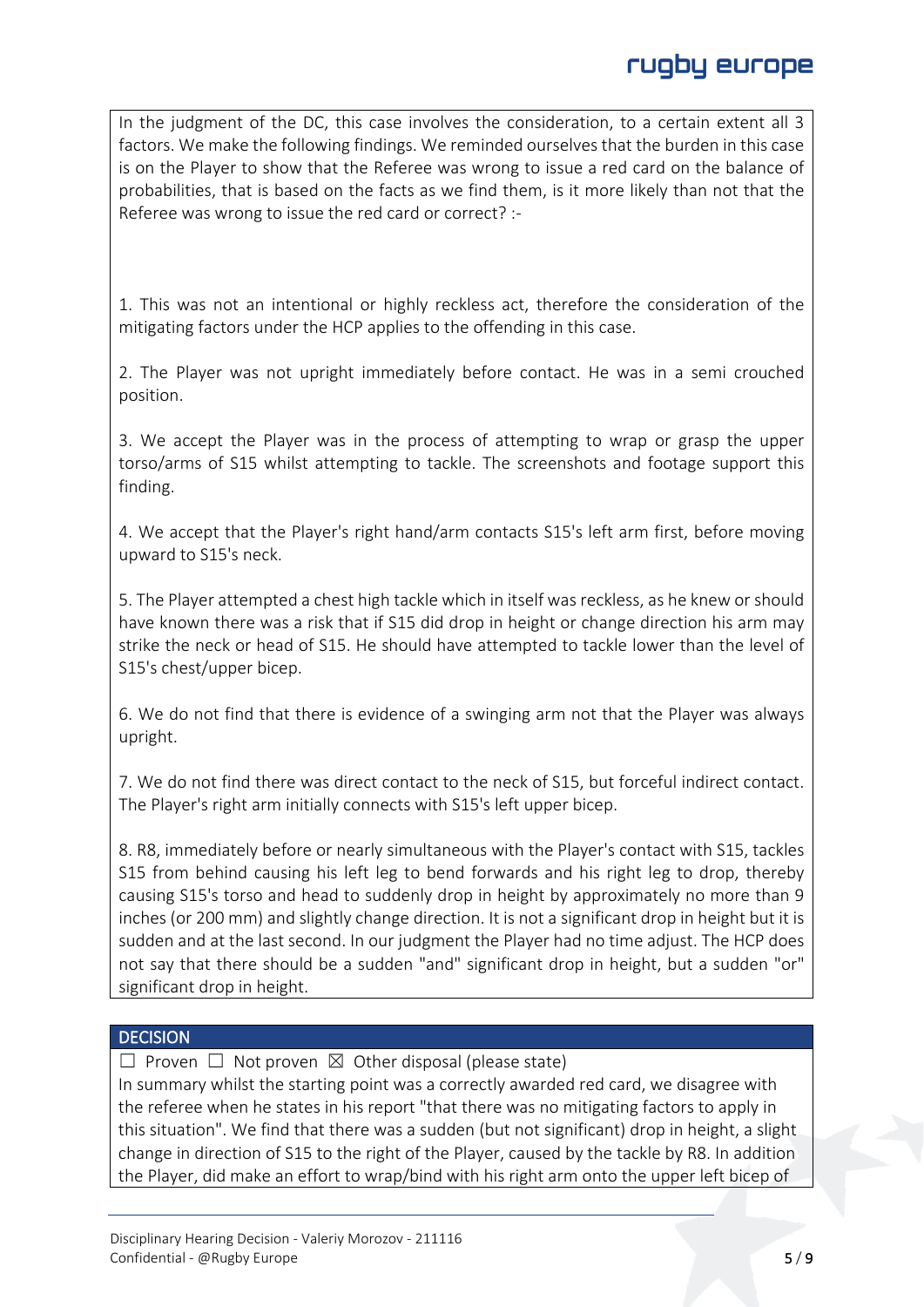S15 and indeed made contact initially with S15's right arm/bicep. All relevant mitigating factors being present to the extent specified above, we conclude that the red card should be reduced to a yellow card. Therefore the red card will be extinguished from the Player's record and replaced with a yellow card for foul play contrary to Law 9.13.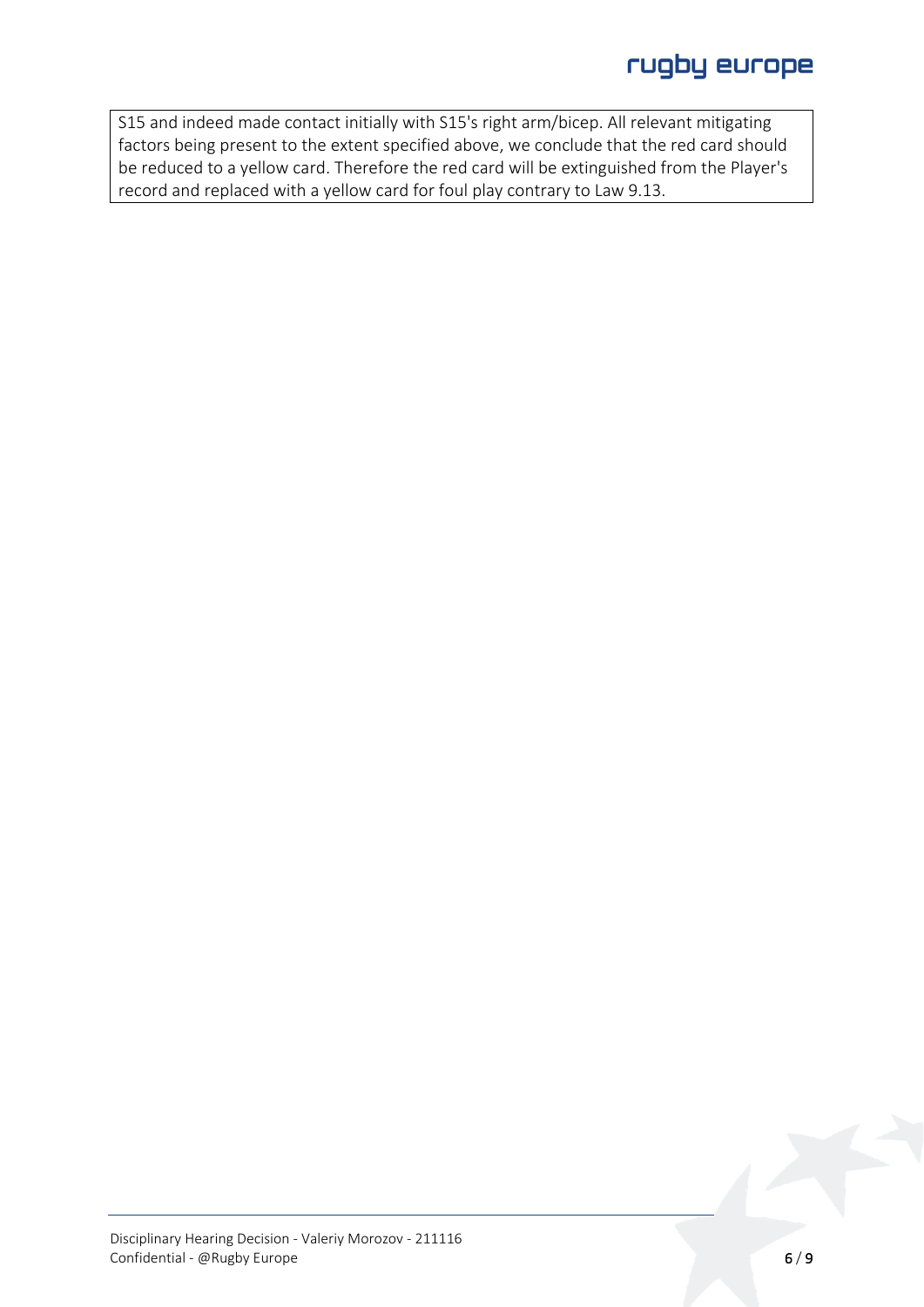### SANCTIONING PROCESS

| <b>ASSESSMENT OF SERIOUSNESS</b>                                                              |
|-----------------------------------------------------------------------------------------------|
| As per Article 4.5 of Rugby Europe Disciplinary Regulations and Regulations 17 of World Rugby |
| <b>Assessment of Intent</b>                                                                   |
| $\Box$ Intentional/deliberate $\Box$ Reckless                                                 |
| <b>State Reasons</b>                                                                          |
| N/A                                                                                           |
| Gravity of player's actions                                                                   |
| N/A                                                                                           |
| Nature of actions                                                                             |
| N/A                                                                                           |
| <b>Existence of provocation</b>                                                               |
| N/A                                                                                           |
| Whether player retaliated                                                                     |
| N/A                                                                                           |
| Self-defence                                                                                  |
| N/A                                                                                           |
| <b>Effect on victim</b>                                                                       |
| N/A                                                                                           |
| Effect on match                                                                               |
| N/A                                                                                           |
| Vulnerability of victim                                                                       |
| N/A                                                                                           |
| Level of participation/premeditation                                                          |
| N/A                                                                                           |
| Conduct completed/attempted                                                                   |
| N/A                                                                                           |
| Other features of player's conduct                                                            |
| N/A                                                                                           |
| <b>Entry point</b>                                                                            |
| $\Box$ Top end [XX] Weeks<br>$\Box$ Mid-range [XX] Weeks<br>$\Box$ Low-end [XX] Weeks         |
| *If Top End, the JO or Panel should identify, if appropriate, an entry point between the Top  |
| End and the maximum sanction and provide the reasons for selecting this entry point, below.   |
| Reasons for selecting Entry Point above Top End                                               |
| $N1/\Lambda$                                                                                  |

 $N/A$ 

### ADDITIONAL RELEVANT OFF-FIELD AGGRAVATING FACTORS

As per Article 4.5 of Rugby Europe Disciplinary Regulations and Regulations 17 of World Rugby

### Player's status as an offender of the Laws of the Game

N/A

Need for deterrence

N/A

#### Any other off-field aggravating factors

N/A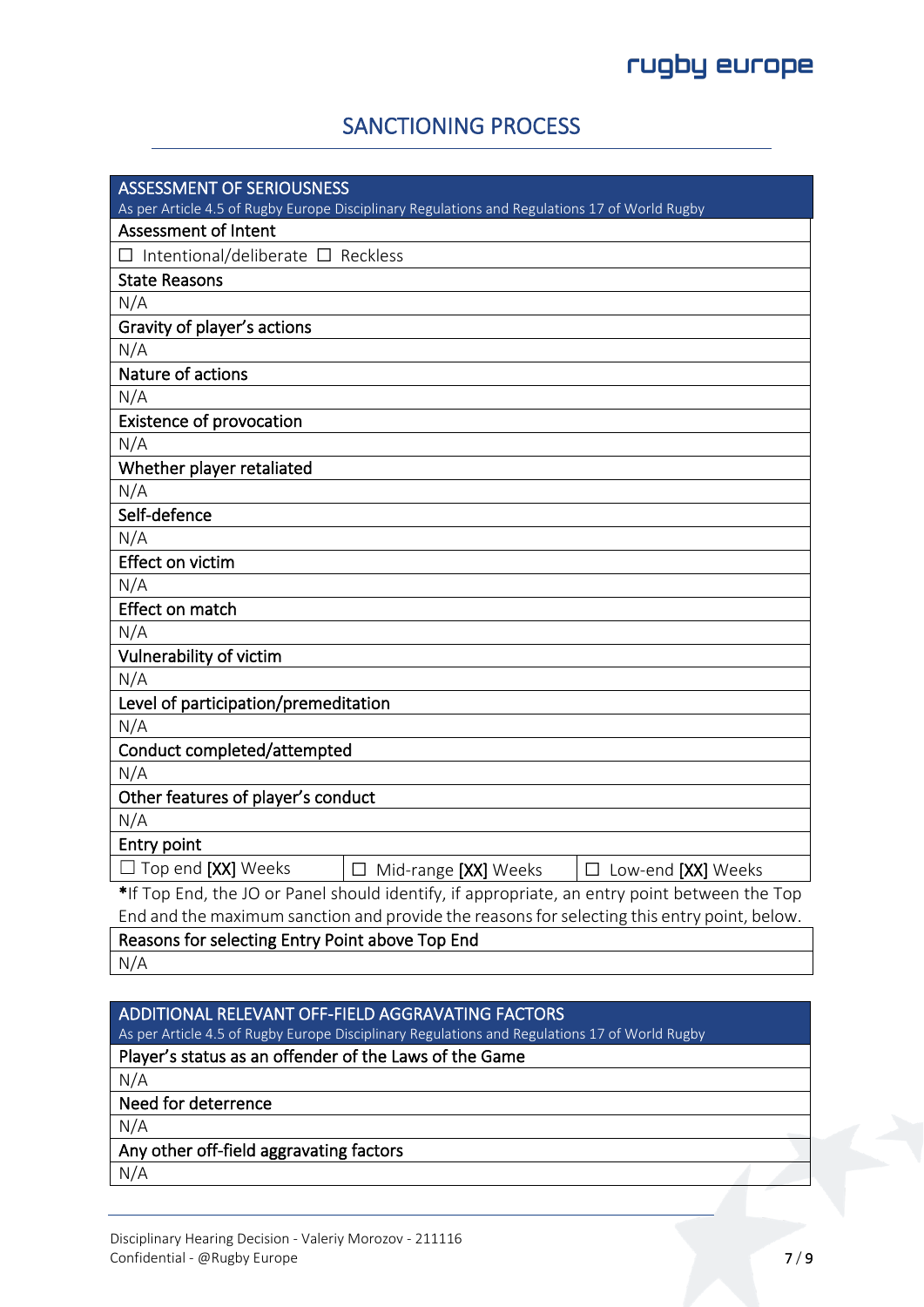Number of additional weeks: [XX]

Summary of reason for number of weeks added:

N/A

| RELEVANT OFF-FIELD MITIGATING FACTORS<br>As per Article 4.5 of Rugby Europe Disciplinary Regulations and Regulations 17 of World Rugby |                                 |  |
|----------------------------------------------------------------------------------------------------------------------------------------|---------------------------------|--|
| Acknowledgement of guilt and timing<br>Player's disciplinary record/good character                                                     |                                 |  |
| N/A                                                                                                                                    | N/A                             |  |
| Youth and inexperience of player                                                                                                       | Conduct prior to and at hearing |  |
| N/A                                                                                                                                    | N/A                             |  |
| Remorse and timing of remorse                                                                                                          | Other off-field mitigation      |  |
| N/A                                                                                                                                    | N/A                             |  |

Number of weeks deducted: [XX]

| Summary of reason for number of weeks deducted: |  |
|-------------------------------------------------|--|
| N/A                                             |  |